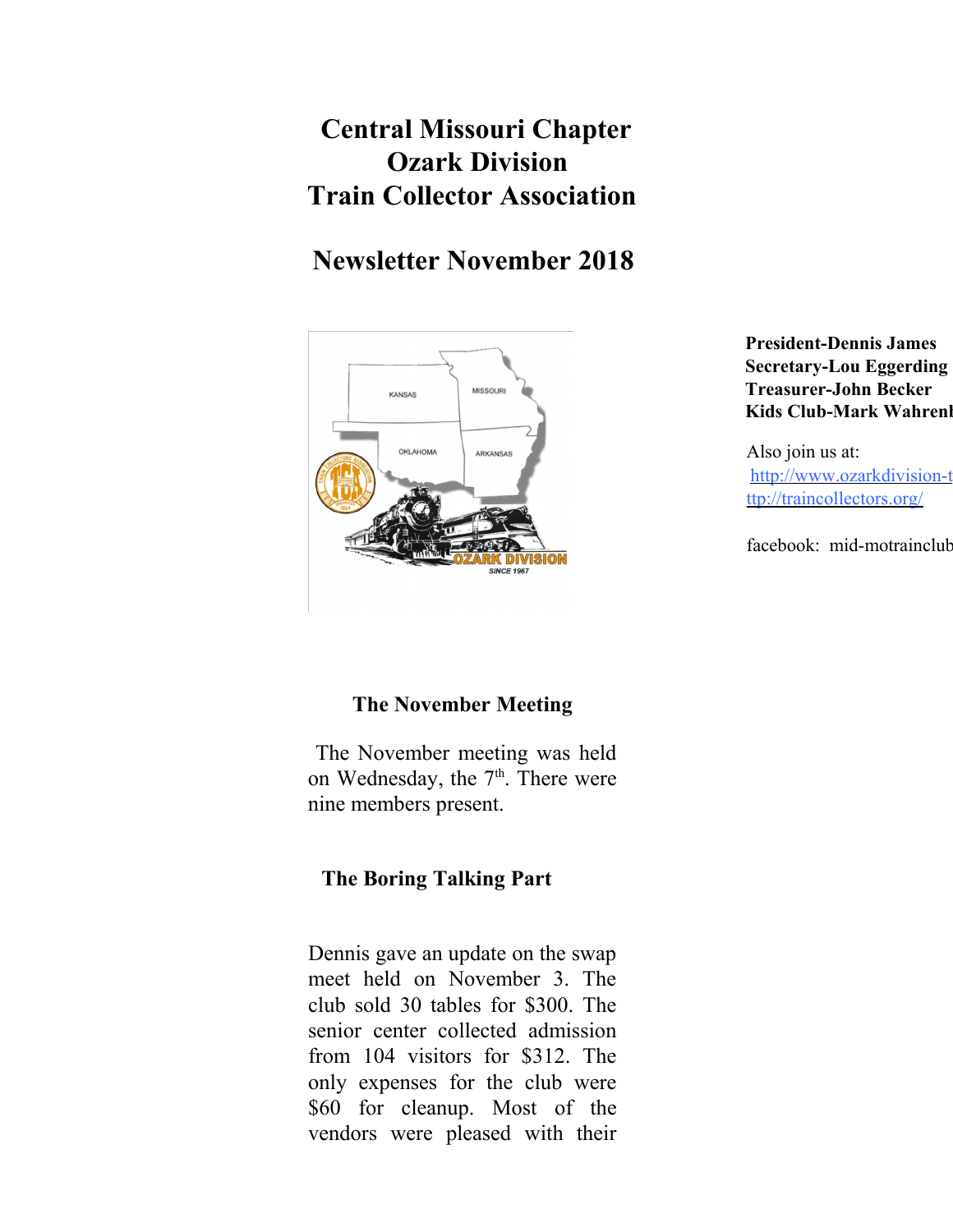level of sales. We will discuss if we want to hold a swap meet next year at a later meeting.

Because of the financial success of the swap meet, a motion was made, seconded and passed not to collect dues this year,

We will again participate in the Boone County Historical Society Christmas Show. We will be bringing similar displays to last year. We are asked to bring our displays on Nov, 14, 15, and 16 between the hours of 10AM and 4PM. Ryan from the museum will be available to help on Wednesday and Thursday. We are also asked to operate the displays on two Sundays in December, the 9th and 16<sup>th</sup>. We are asked to remove our displays on Jan 7, 8, and 9. Ryan will be available to help on Friday, Jan, 9, If you wish to have the museum insure your displays, please bring a list of items, same as last year.

The holiday party will be different this year. Rather than meet at a members home, we will meet for lunch in a restaurant in Washington, MO, and then will tour the Iron Spike train display. The date for this will be Saturday,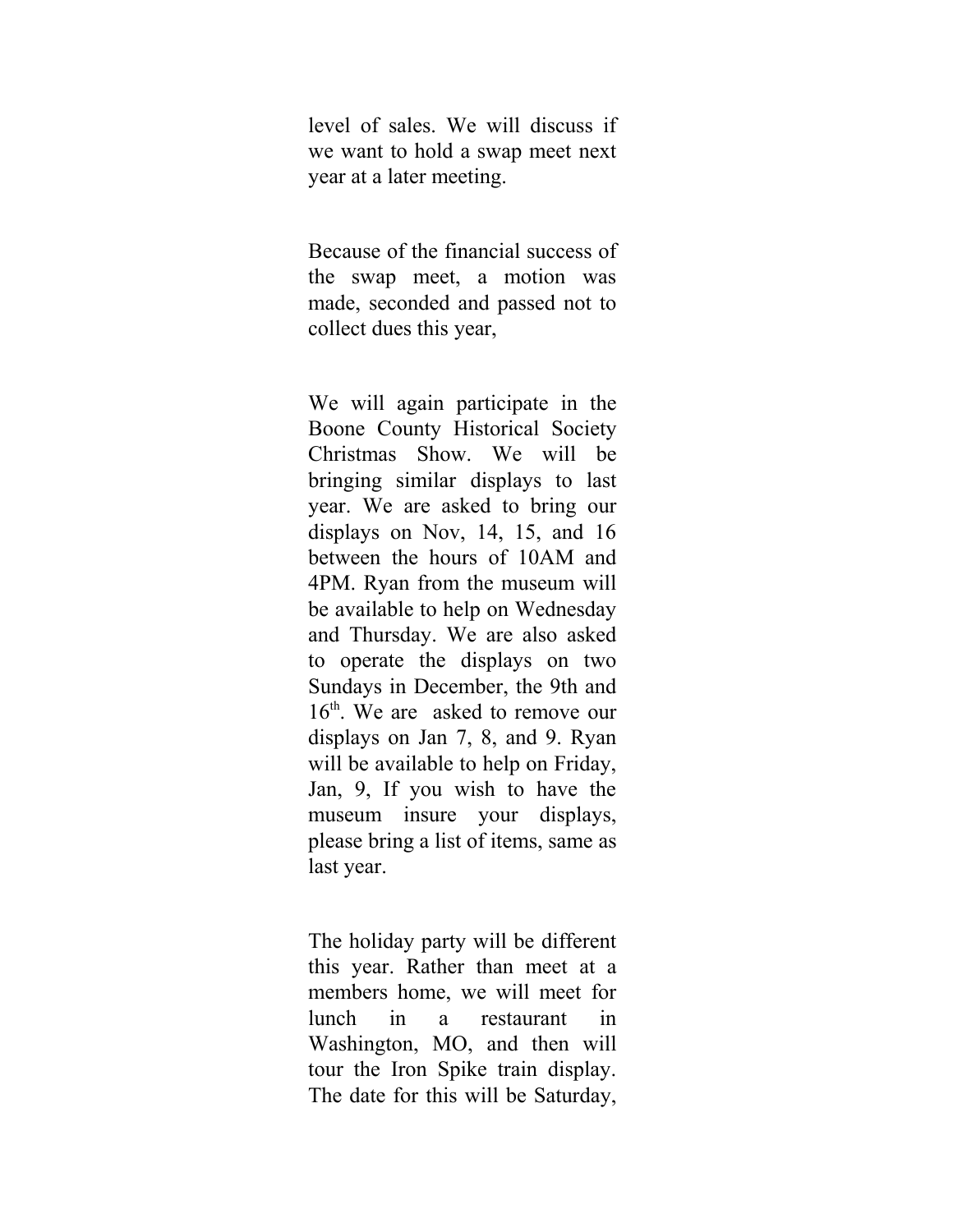Jan. 5. More to come at the next meeting.

It was agreed to send a memorial gift of \$50 in the name of longtime member Ed King.

There is a new train store in Mexico at 219 N. Jefferson, currently open on Saturdays, or by appointment.

The nest meeting will be Wednesday, Dec 5 at John Becker's house. At our usual prompt time of 7:00, or so.

#### **Member Features**

There was no presentation at the November meeting.

 \*\* Please remember that all of these programs are available in the red binder at the clubhouse. See Dennis.

#### **Speaking of Trains**

The following trains were on the track:

Dennis ran his K-line NYC Hudson and 8 Katy freight cars.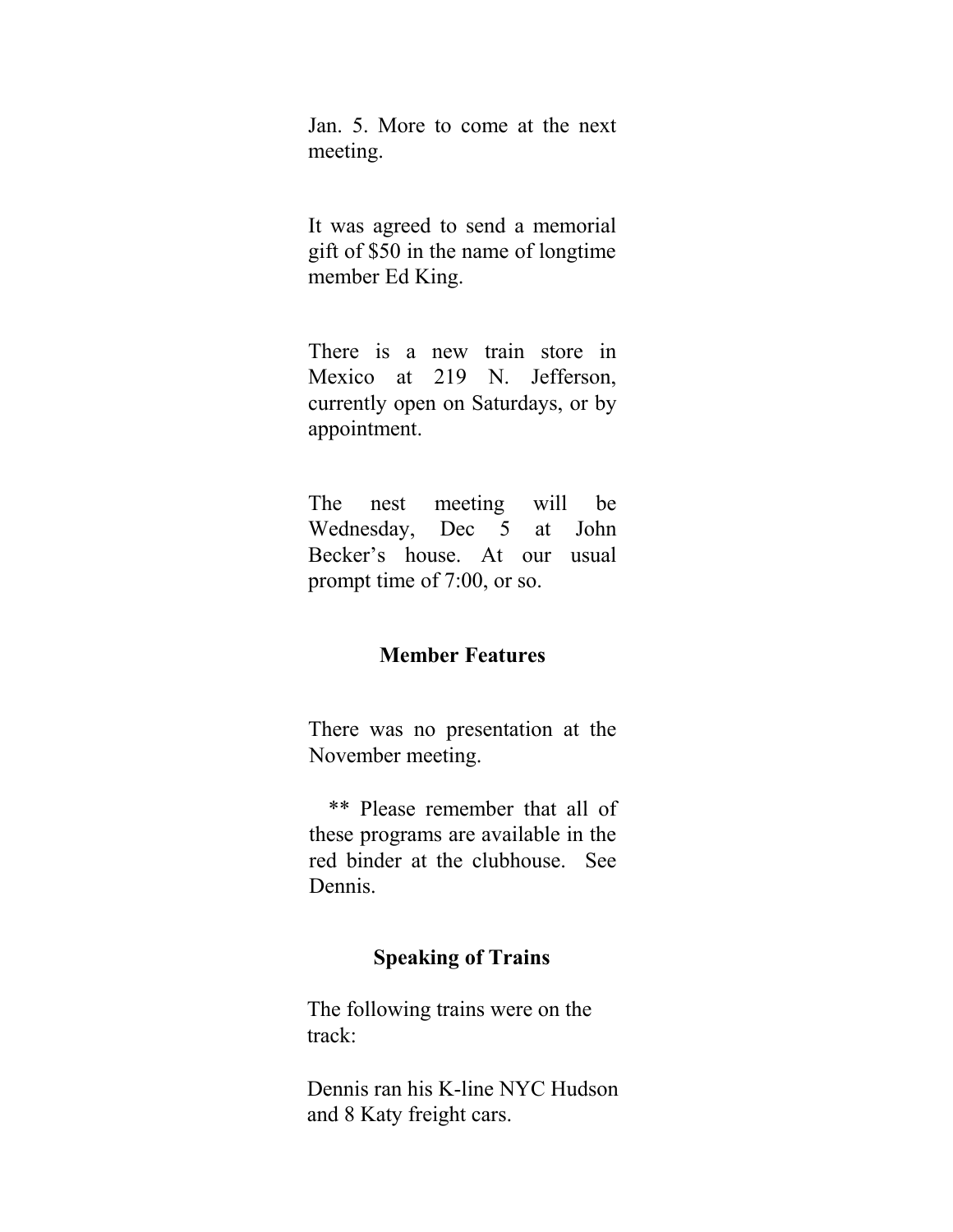Robert ran his Williams MoPac BL2 with 5 MoPac passenger cars.

Both trains were very beautiful and unusual.

### **Speaking of Meets**

Collinsville Great Train Show Nov 24/25.

The KCS holiday train will be in Mexico on 12/12 and in Slater on 12/13, both at about 4:00. It is rumored that Dennis will be an elf in Mexico. (Please bring photographic proof.)

St. Louis National Museum of Transport Jan 5 (Don't forget our holiday party, same date.)

Marcelline May the fourth (be with you)

 (for more information: mvns.railfan.net)

## **Treasurer's Report**

There is an increase in the treasury of \$240.

### **The Next Meeting**

The next meeting will be on Wednesday, December 5, promptly